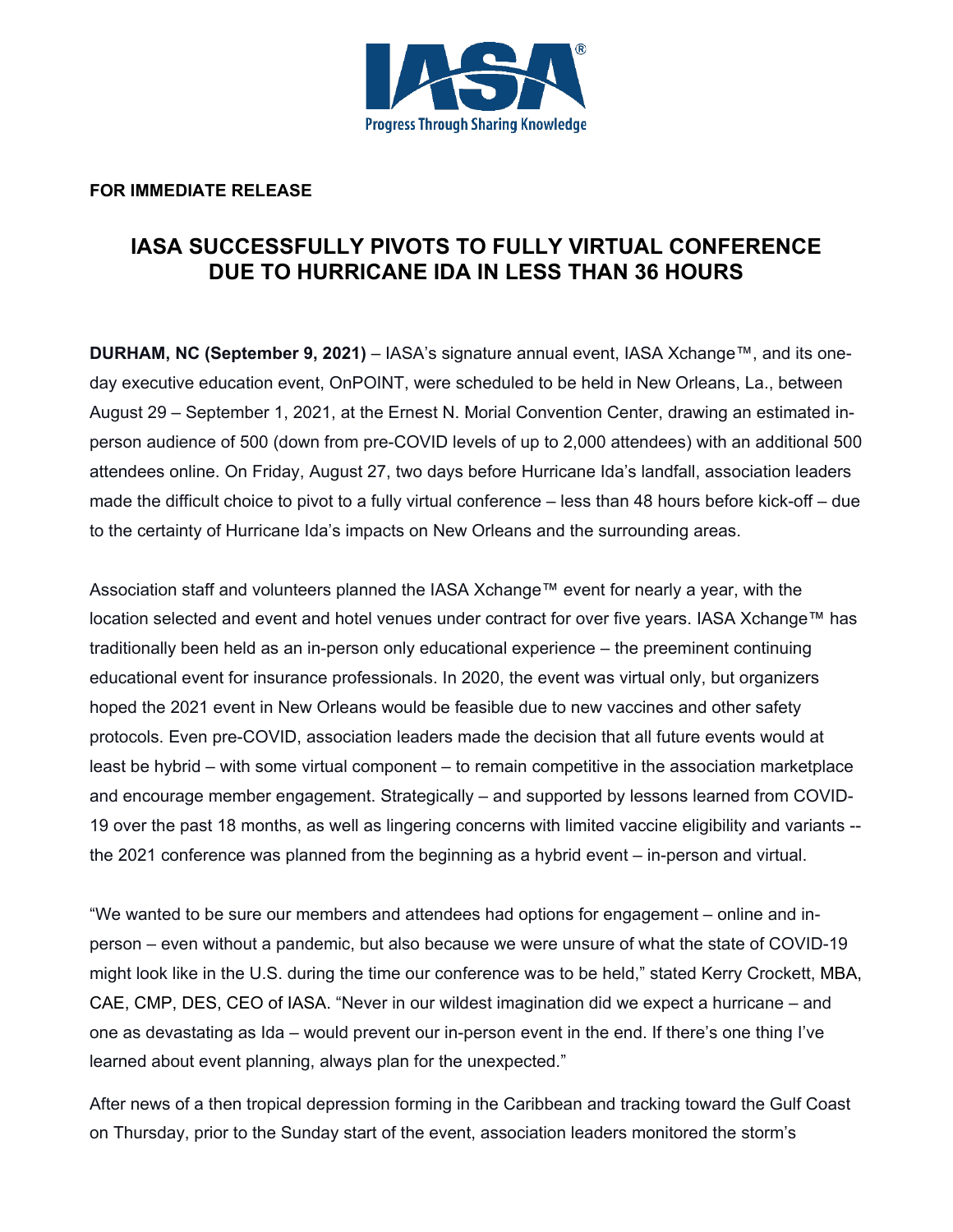developments frequently, inquiring with local event venue leadership teams, including the convention center staff, about potential preparations, accommodations, and impacts. Association staff were already pivoting more attendees, exhibitors, and some speakers from in-person to virtual due to the Delta variant surge in Louisiana, which turned out to be a good position to be in, as this enabled an eventual conversion to a fully online event. With each passing hour leading up to the conference, it became more likely that IASA Xchange™ was going to fall squarely in Hurricane Ida's landfall and eye of the storm, and the reality of a fully virtual event seemed to be imminent.

"What are the odds," Crockett asked, "to plan a conference all year and to have it go head-to-head - with not one but two strikes by mother nature – is daunting to say the least. But we were committed to staying the course and doing everything in our power to hold a high-quality event. Fortunately, we had the foresight to strategically plan for a hybrid conference, further supported by the existing COVID-19 climate, so we already had the online technology and infrastructure in-place."

By Thursday night, August 26, Ida was a powerful storm with a more certain destination – Louisiana, and it was projected to become a powerful Hurricane in matter of days. The conference host hotels and convention center assured association staff that they were prepared to host our event – with extra food and supplies on-hand and generators for back-up power -- and keep our staff and attendees safe. Despite the almost certainty of Hurricane Ida interrupting the conference at this point, and despite association staff fielding dozens of emails and calls daily about potentially canceling the event, the association was not able to invoke a force majeure cancellation of the event. With the event still proceeding as planned, some association staff and vendors landed in New Orleans on Thursday to begin on-site conference preparation before Sunday's 8am CDT kick-off. Late Thursday night, Ida became a powerful tropical storm. Friday morning, more staff and vendors made their way to New Orleans, as well, with exhibitor and attendees expecting to land between Friday afternoon and Saturday. With hourly updates coming from conference venues and local emergency management agencies between Thursday night and Friday morning, association leaders balanced the task of planning a national event starting in less than 36 hours and navigating conversations with emergency management about weather updates, and countless inquiries from members and attendees about the status of the conference due to Hurricane Ida's imminent arrival.

By 10am Friday morning, August 27, IASA with the latest 8am storm update predicting a Category 3 or potentially Category 4 landfall with its sights squarely on New Orleans, IASA leadership canceled the in-person conference to ensure the safety of the association staff, members, attendees, speakers, exhibitors, and other vendors. Staff and volunteers – some still on-site in New Orleans – scrambled to transition to a fully virtual event, while also making plans for their own evacuation from New Orleans to their homes in other states. Over the next 36 hours, the team converted hundreds of registrations from in-person to online, called dozens of speakers to ask about their ability to pivot to a virtual presentation, notified exhibitors that on-site exhibits were canceled, and more. Emergency